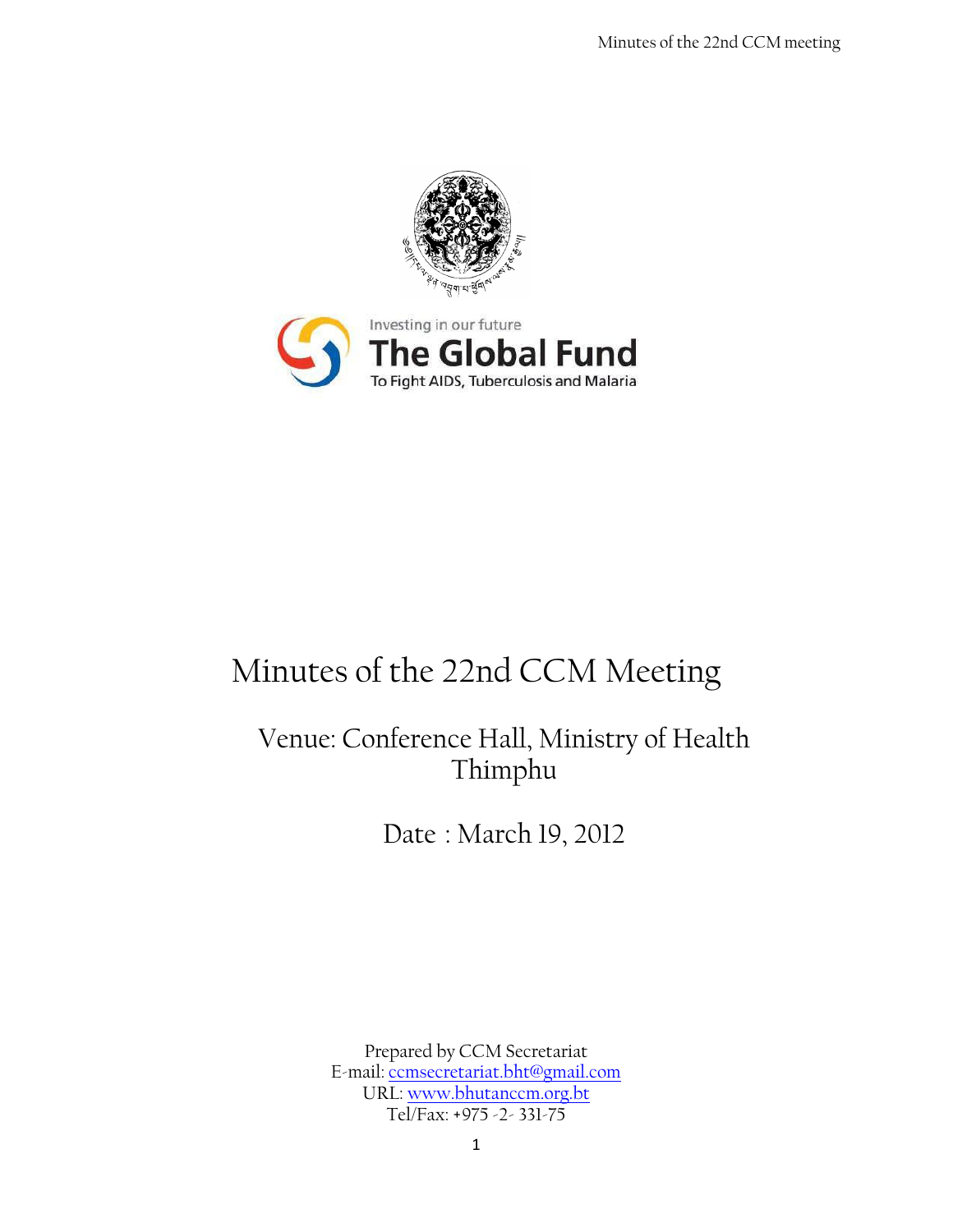The 22<sup>nd</sup> CCM meeting was organized on March 19, 2012 at Ministry of Health's main conference hall, Thimphu, primarily to:

1. Review and endorse the final draft proposals of HIV/AIDs, TB and Malaria, to be submitted under Transitional Funding Mechanism

### **Attendees:**

#### **CCM Members:**

- 1. Ms. Phuntshok Choden, CCM Chair, Strategic Advisor, Bhutan Association of Women Entrepreneurs. (NGO Constituency).
- 2. Dasho Nima Wangdi, CCM Vice Chair, Hon'ble Secretary, Ministry of Health (Government Constituency).
- 3. Dr. Dorji Wangchuk, Director General, DoPH, MoH (Government Constituency)
- 4. Mr. Mark Laprarie, Representative, World Bank Country Office (Multilateral Constituency).
- 5. Dr. Nani Nair, Representative, WHO Country Office (Multilateral Constituency).
- 6. Dasho Sangay Thinley, President, Royal Society for Senior Citizens (NGO Constituency)
- 7. Mr. Rinchen Wangdi, Program Coordinator, GNHC (Government Constituency).
- 8. Ms. Dechen Zam, Chief Planning Officer, Ministry of Education (Government Constituency)
- 9. Mr. Kencho Wangdi, Portfolio Coordinator, SNV (Bilateral Constituency).
- 10. Dr. Sanga Dorji, Chairman, the Disabled Persons' Association of Bhutan. (CSO Constituency)
- 11. Mr. Gajel Lhundup, Director, Planning and Resources (Academic /Education Constituency).
- 12. Ms. Jigme Wangmo, Executive Director, Draktsho Vocational Training Centre for Special Children and Youth (NGO Constituency)
- 13. Ms. Chime P. Wangdi, Secretary General, Tarayana Foundation (NGO Constituency).
- 14. Mr. Kinley Tenzin, Sr. Program Officer, Bhutan Youth Development Fund (NGO Constituency).
- 15. Ms. Chimi Wangmo, Executive Director, RENEW (NGO Constituency).
- 16. Mr. Lam Ngodup Dorji, Secretary, Ati Foundation (FBO Constituency).
- 17. Mr. Kesang Wangdi, Dy. Secretary, Bhutan Chamber of Commerce & Industries (Private Sector Constituency).
- 18. Mr. Wangda Dorji, Executive Director, Lhaksam (PLWD Constituency)
- 19. Mr. Tashi Dendup, Peer Counselor (KAP Constituency).

### **Alternate CCM members:**

1. Ms. Sonam Chuki, Budget Officer, Dept. Of National Budget, MOF (Government Constituency).

### **Principal Recipient (PR) Representatives:**

- 1. Mr. Tandin Dorji, CPO, DoPH, MOH
- 2. Dr. Lobzang Dorji, CPO, Vector-borne Disease Control Programme (VDCP), MOH.
- 3. Mr. Tobgay Drukpa, Sr. Program Officer, Vector-borne Disease Control Programme (VDCP), MOH.
- 4. Mr. Namgay Tshering, Program Officer, National HIV/AIDS Control Program, MOH
- 5. Mr. Lekey Khandu, Asst.Program Officer, National HIV/AIDS Control Program, MOH
- 6. Mr. Chewang Rinzin,Sr.Program Officer, National Tuberculosis Control Programme, MoH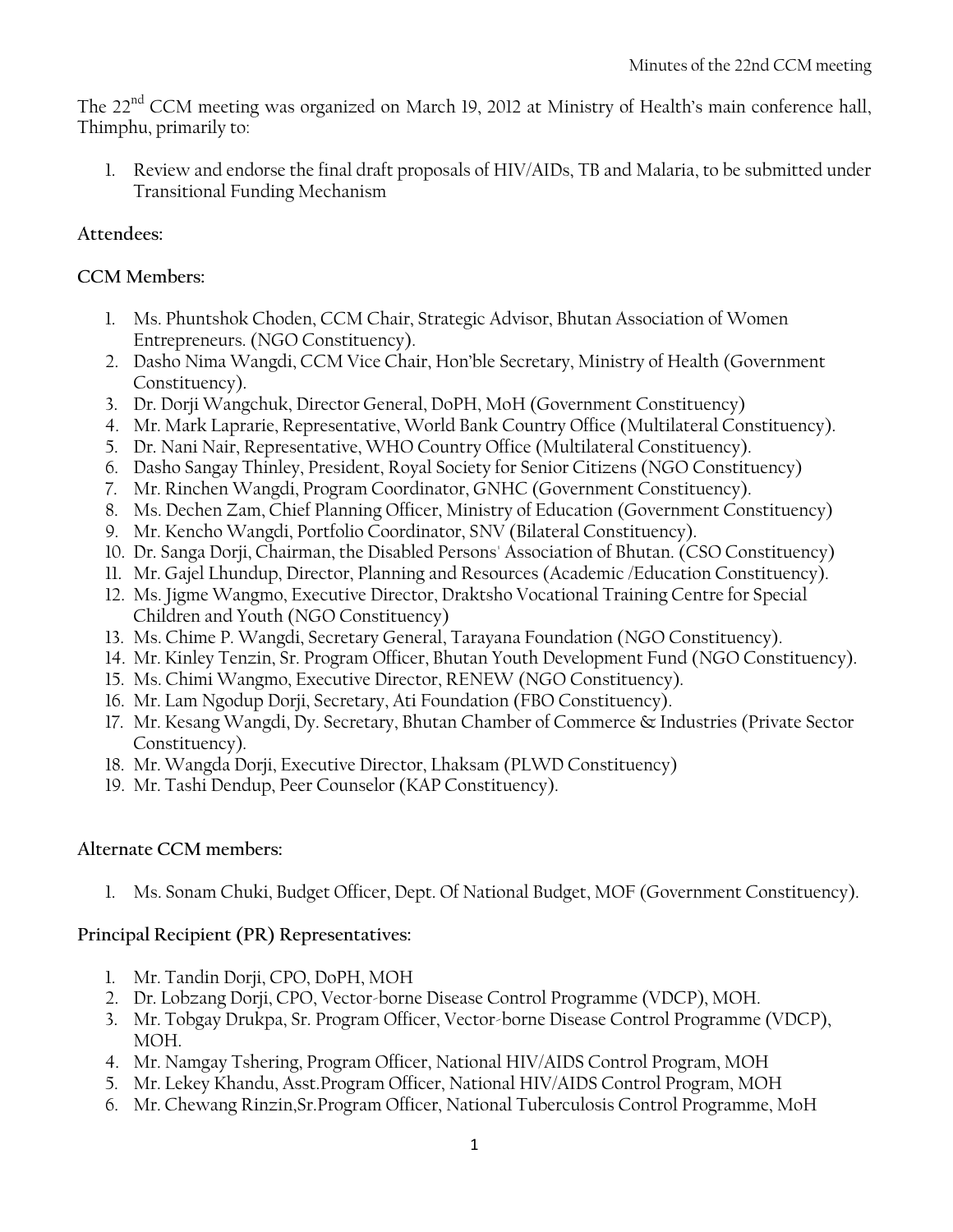- 7. Mr. Tashi Dendup, Program Officer, National Tuberculosis Control Programme, MoH
- 8. Ms. Kinzang Wangmo, PO, PMT, MOH
- 9. Mr. Jigme Thinley, Asst. M&E Officer, PMT, MOH

### **CCM Secretariat:**

- 1. Mr. Karma, CCM Coordinator
- 2. Ms. Suneeta Chhetri, Asst. M&E Officer

#### **Observers:**

- 1. Mr. Yeshey Dorji, Local Fund Agent, UNOPS.
- 2. Ms. Dechen Wangmo, Consultant, GMS
- 3. Ms. Sonam Pelden, Journalist, Kuensel Corporation Ltd.
- 4. Dr. Md. Mushfrin Rahman, WHO Consultant

### **Quorum:**

Attendance - 100%

### **Opening remarks**

The 22<sup>nd</sup> CCM meeting was chaired by Ms. Phuntshok Choden, CCM Chair, in her opening remarks she thanked member for their continued support and cooperation, She shared the primary aim of the 22<sup>nd</sup> CCM meeting is to review the final draft proposal of all three disease component and get endorsed prior the submission to the Global Fund Secretariat.

### **Adoption of the Agenda**

The agenda for the Ad Hoc CCM meeting was approved. [\(Refer Annex 1 for the agenda of the meeting\)](#page-8-0)

### 1. **Overview of the final draft proposal in line with CCM recommendations – HIV**

The NACP program presented the final draft proposal in line with recommendations provided during the last ad-hoc CCM meeting

### **Ad-hoc CCM meeting recommendation**

- Re-phrasing of the TFM proposal goal/title.
- Require additional information and research findings on uniformed personnel [for separate SDA]
- Program to review and refer Reproductive Health Review report
- 44% of total budget share for training to be rationalized

**Action taken**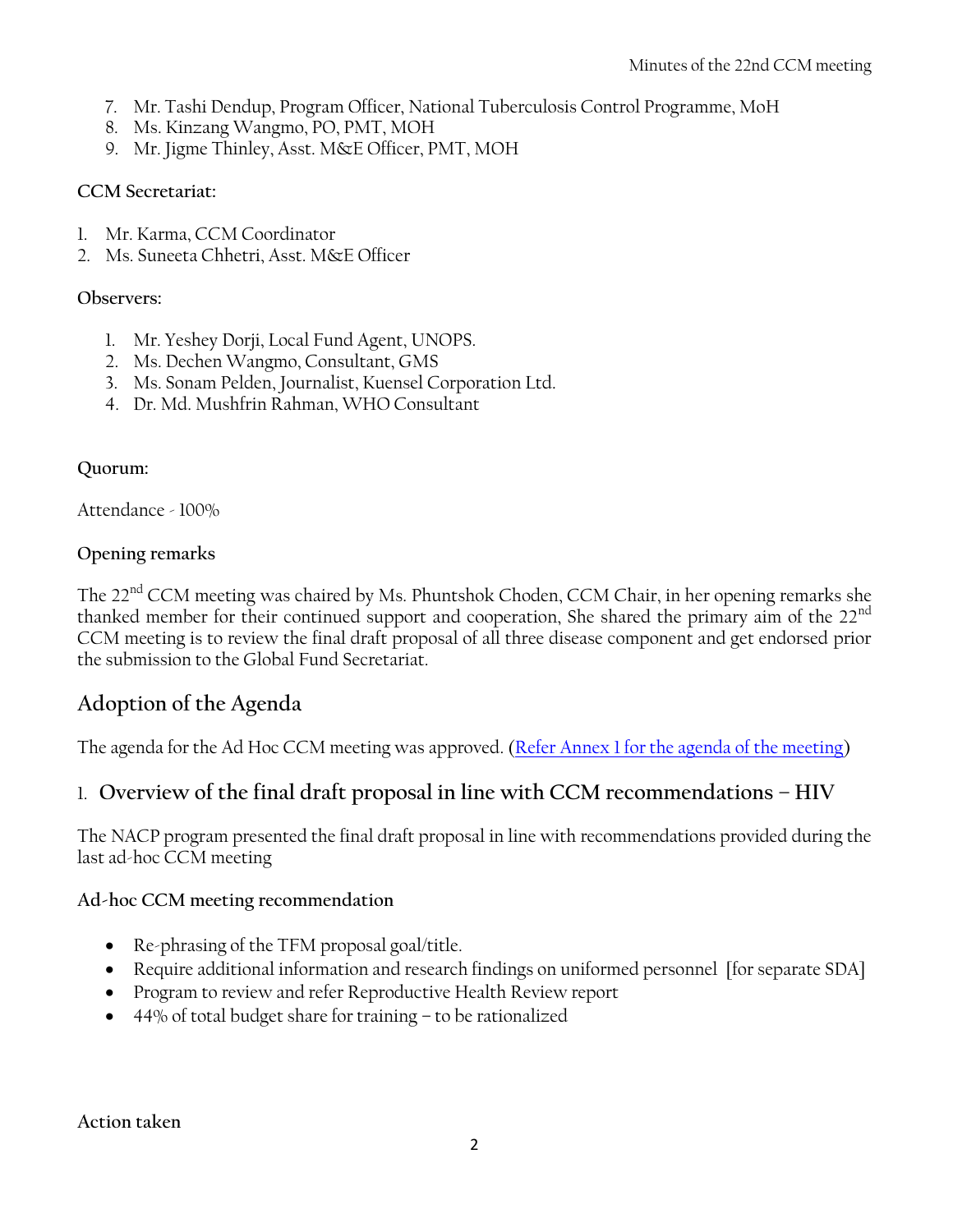- The proposal goal/title for HIV component has been re-phrased as "To sustain gains in detection of HIV /STI transmission among MARPs and increased risk population and enhance quality of life of people living with HIV/AIDS"
- The CCM was informed, based on the information and research findings (BSS-2008 Technical report November 2009), the program kept separate SDA for uniformed personnel under Transitional Funding Mechanism.
- The Program has reviewed and referred reproductive health review report and findings were incorporated in the TFMM proposal.
- As recommended, the training program prioritized and proposed professional development in services centres not the management training.

### **Presentation on final Draft TFM proposal – HIV component**

- The member were appraise on the programmatic and financial analysis need to be address
- Goal and objectives of proposal under TFM
- Detail budget presentation by Service Delivery Area
- Cost category
- The members were appraised the yearly incremental funding request not applicable to HIV component, since current grant (Round 6) ends before the start of TFM request.
- Update on Sub-recipient, budget allocation and activities to implement
- Presentation on targets to achieved in the two years of TFM funding period
- Presented on coordination & development of funding application to engage broad range of stakeholders, including non-CCM and most-at –risk population during the solicitation & review of activities to be included in the TFM
- Program also shared the overview of the performance framework

### **Discussions & Recommendations :**

- On behalf of Bhutan-CCM, chair congratulated the whole team who were involved in developing HIV proposal for their immense hardship and contribution and come up with intervention which are aligned with TFM requirement.
- The program was requested to revisit the wording structure how funding from other source to support the intervention proposed under TFM is impossible.
- The Chair, asked for additional comments from members on HIV component, since there were no further clarification and comments, chair ask member to show up hands, if they endorsed the TFM proposal of HIV component. All 20 members unanimously agreed and showed their hands up and said endorsed.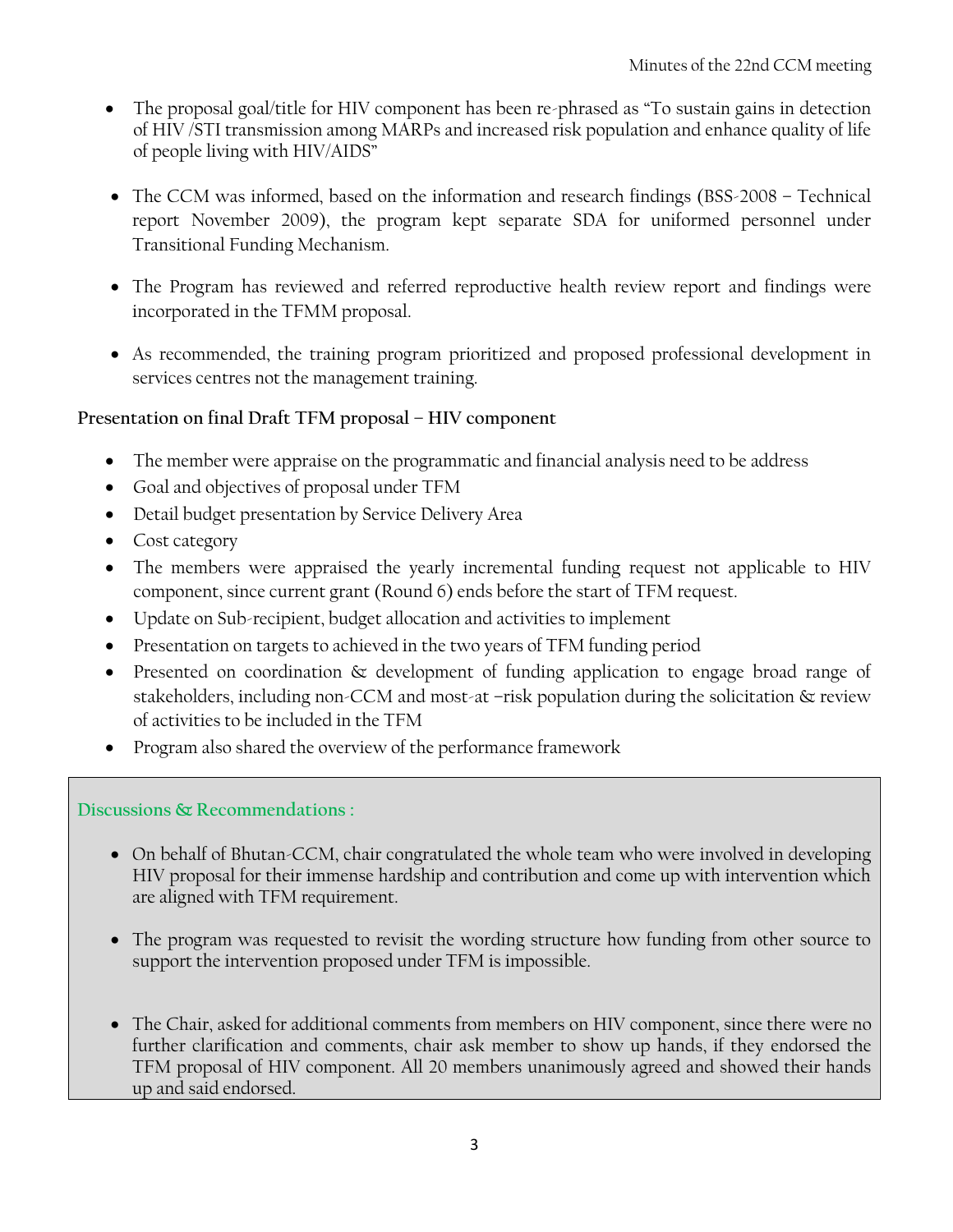• the CCM requested all three programs to submit the proposal both electronic and hard copy to CCM Secretariat on agreed timeline to avoid delays reaching the Global Fund Secretariat

### **2. Overview of the final draft proposal in line with CCM recommendations – TB**

The NTCP program presented the final draft proposal in line with recommendations provided during the last ad-hoc CCM meeting

### **Ad-hoc CCM meeting recommendation**

- Revisit the goal of the proposal
- Relook justification on TB TFM proposal
- Revisit SDA 5. ACSM
- Seek expert advice on Procurement of LPA
- Include/ merge Infection Control SDA with MDR-TB

The program updated the status of the proposal particularly focusing on those recommendations provided during Ad-CCM meeting to review the draft proposals of all three components.

- Discussed within the programme and sought views of the Consultant and amended as "Sustaining quality services for TB and MDR-TB Control"
- Amended after revisiting the proposal on the progress made and highlighted the challenges, listed the essential services likely to be interrupted and its associated risks
- In depth discussion within the programme and consulted TWG members
- Intensively consulted the experts at WHO and PHL staff
- As recommended the infection and control SDA merged with MDR-TB

### **Presentation on final Draft TFM proposal – TB component**

- The member were appraise on the programmatic and financial analysis need to be address
- Goal and objectives of proposal under TFM
- Detail budget presentation by Service Delivery Area
- Cost category
- The yearly incremental funding request not Update on Sub-recipient, budget allocation and activities to implement
- Presentation on targets to achieved in the two years of TFM funding period
- Presented on coordination & development of funding application to engage broad range of stakeholders, including non-CCM and most-at –risk population during the solicitation & review of activities to be included in the TFM
- Program also shared the overview of the performance framework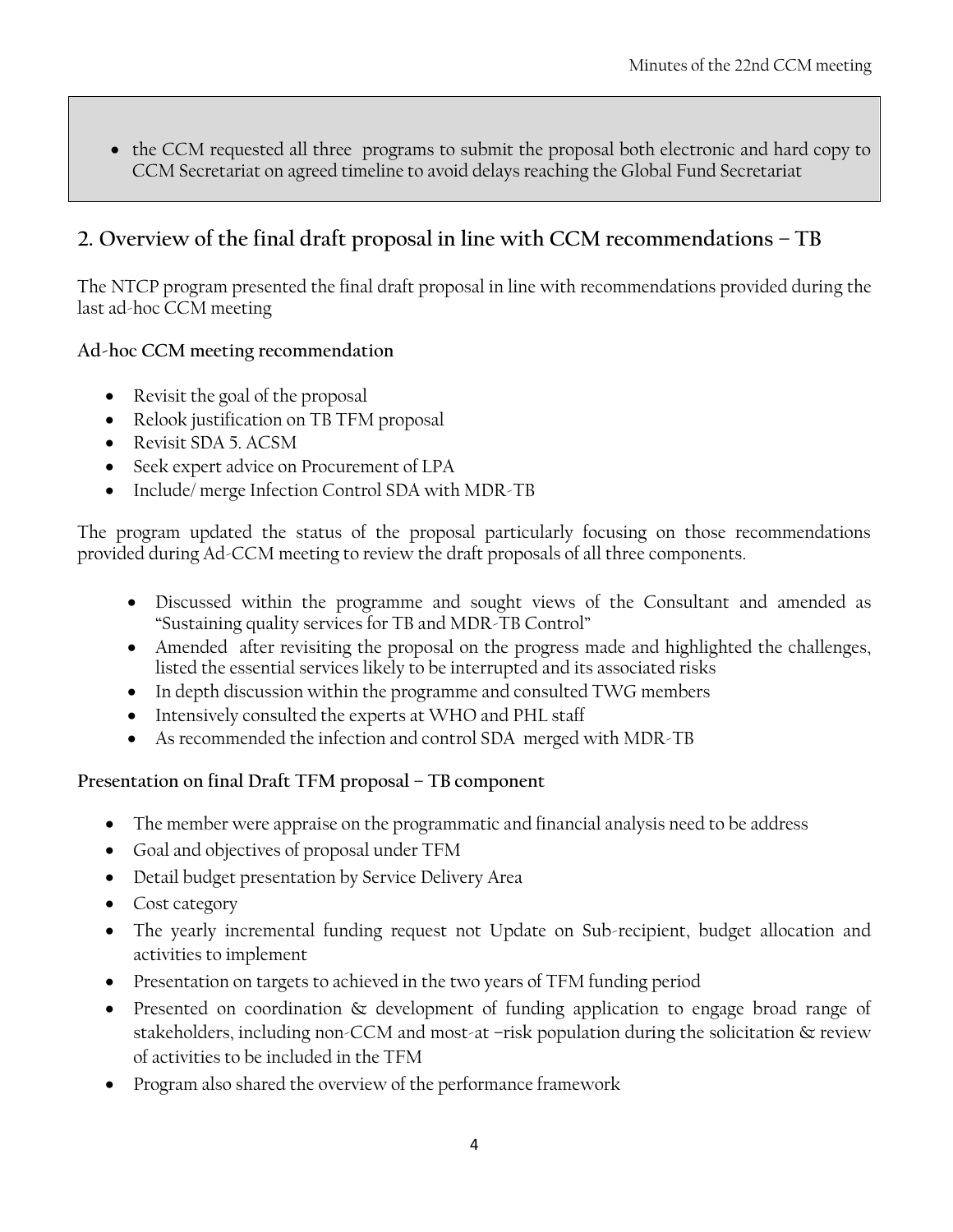**Discussions & Recommendations :**

- On behalf of Bhutan-CCM, chair congratulated the whole team who were directly or indirectly involved in developing TB proposal for their immense hardship and contribution
- The program was requested to revisit the justification for submitting proposal under Transitional Funding Mechanism.
- The Chair, seek additional comments from the members with TB component, since there was no further clarification and comments, chair ask member to show up hands, if they endorsed the TFM proposal of TB component. All 20 members unanimously agreed and showed their hands up and said endorsed.
- The CCM requested the programs to submit the proposal both electronic and hard copy to CCM Secretariat on agreed timeline to avoid delays reaching the Global Fund Secretariat.

### **3. Overview of the final draft proposal in line with CCM recommendations – Malaria**

The program updated the status on recommendations provided during Ad-CCM meeting to review the draft proposals of all three components.

### **Ad-hoc CCM meeting recommendation**

- The programs must provide adequate reasons in the proposal, as to why the funding from other sources would not be available.
- Revisit the activity under SDA 3.1 HSS: Health work force and SDA 3.2: Building community linkages, collaboration and coordination.
- With regard to HR component, provide adequate reasoning that without this support the programs cannot be carried out.
- Carefully use the appropriate words to suit the TFM guidelines to justify the interventions on the proposal

### **Action taken by the Malaria Program**

- The program presented the justifications for submission of activities under Transitional Funding Mechanism
- The SDAs revisited and refined accordingly
- Human Resources recruited through the Global Fund are not included in 10th Five Year Plan Human Resource plan, and also the Human Resource plan for 11th Five Year Plan was submitted. Thus, it requires continue support through TFM.
- Carefully use the appropriate words to suit the TFM guidelines to justify the interventions on the proposal

### **Presentation on final Draft TFM proposal – Malaria component**

The member were appraise on the programmatic and financial analysis need to be address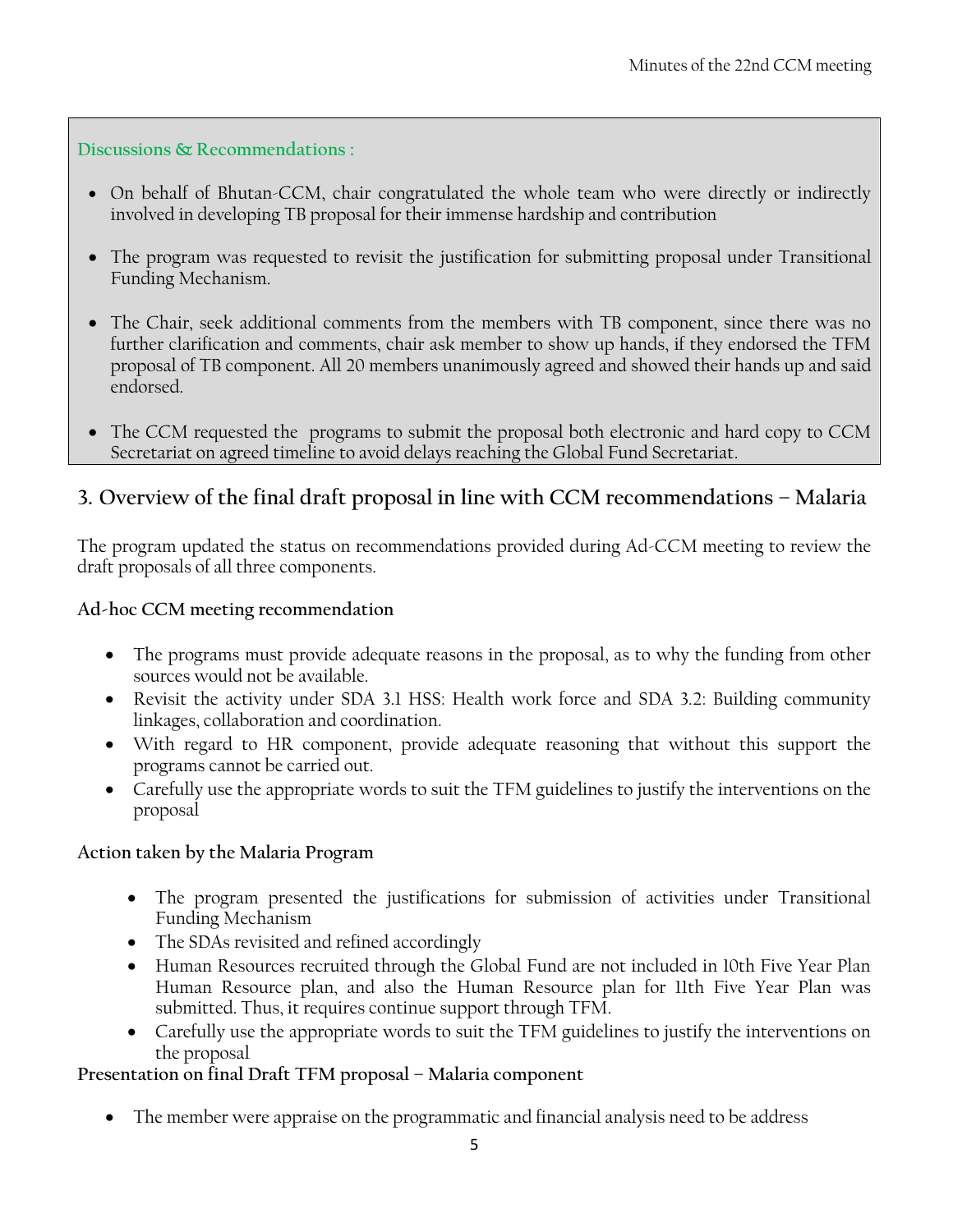- Goal and objectives of proposal under TFM
- Detail budget presentation by Service Delivery Areas
- Cost category
- The members were appraised the yearly incremental funding request.
- Update on Sub-recipient, budget allocation and activities to implement
- Presentation on targets to achieved in the two years of TFM funding period
- Presented on coordination & development of funding application to engage broad range of stakeholders, including non-CCM and most-at –risk population during the solicitation & review of activities to be included in the TFM
- Program also shared the overview of the performance framework

### **Discussions & Recommendations :**

- On behalf of Bhutan-CCM, chair congratulated the whole team who were directly or indirectly involved in developing Malaria proposal for their immense hardship and contribution
- The program was requested to revisit the justification for submitting proposal under Transitional Funding Mechanism.
- The Chair, seek additional comments from the members with Malaria component, since there was no further clarification and comments, chair ask member to show up hands, if they endorsed the TFM proposal of Malaria component. All 20 members unanimously agreed and showed their hands up and said endorsed.
- The CCM requested the programs to submit the proposal both electronic and hard copy to CCM Secretariat on agreed timeline to avoid delays reaching the Global Fund Secretariat.

### **4. Single Country Application: Section 1-2**

The CCM Secretariat updated the session on the fulfilment of six eligibility criteria

- Coordination and development of all funding applications through transparent and document process that engage a broad range of stakeholders and efforts to engage key population group
- Processes to select Principal Recipient
- Non-implementation of dual track financing
- Process to oversee program implementation
- Inclusive of broad membership in Bhutan-CCM
- Managing conflict of interest

### **5. Re-programming proposal for CCM endorsement – HIV/AIDS program**

The HIV program proposed the re-programming of USD 12,000.00 from SDA 1.8.5 to "Establishment of Care & Treatment Unit" with the following: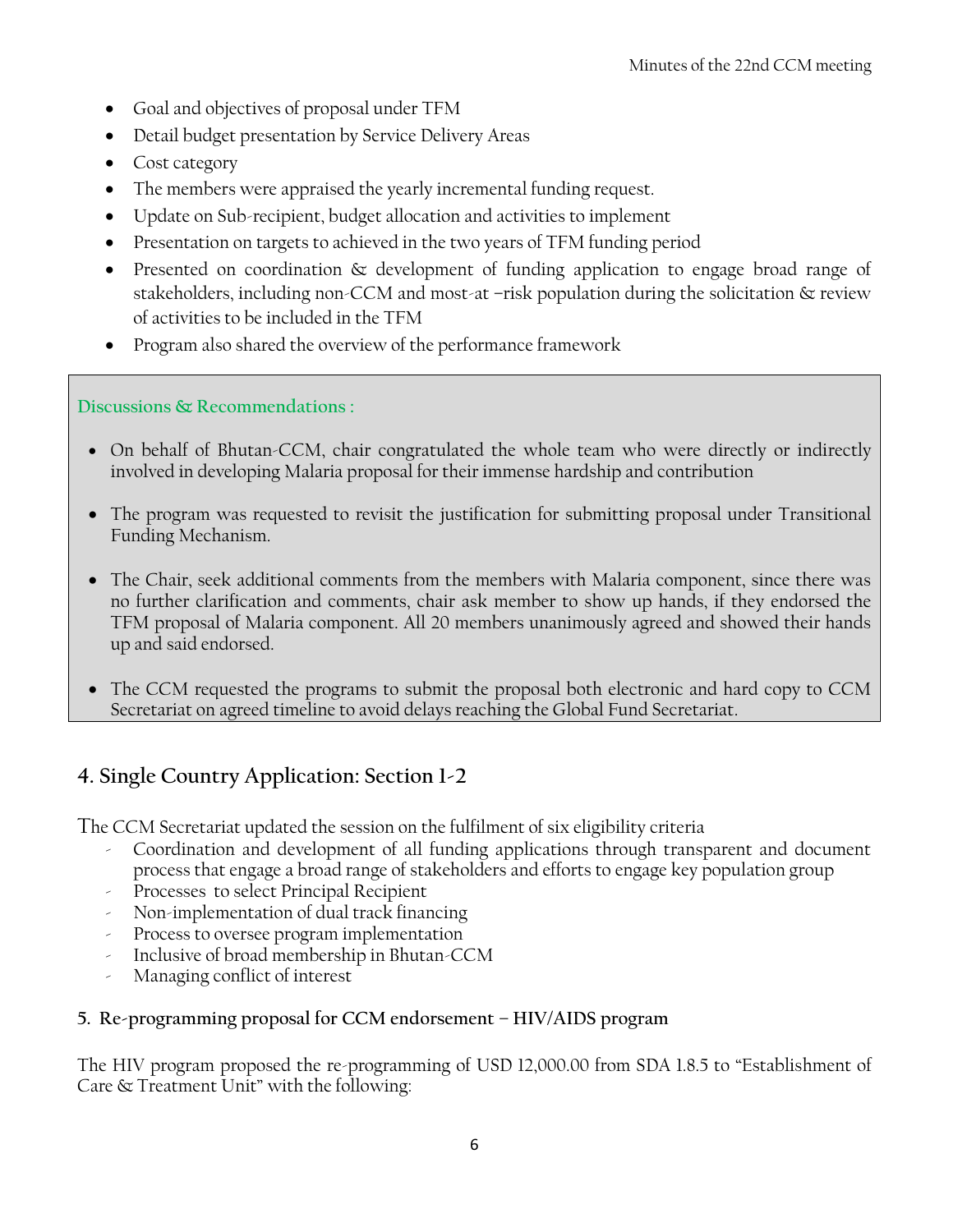### **Background:**

Developing countries often lack access to continuous patient data, which is an important component of providing quality health care and Bhutan is no exception. However, Bhutan has a very small number of positive cases at the moment and initiating a system to record data will be comparatively easier.

In terms of providing care and treatment of PLWHA (People Living with HIV/AIDS), Bhutan began offering AZT (zidovudine) to infected pregnant women in 2001 (4). HAART was initiated in 2004 with 27 patients following the guidelines of WHO. There are CD4 count analysis facilities available at the National Referral Hospital in Thimphu and Mongar Regional Referral Hospital in the East. Treatment for opportunistic infections and counseling services are also being offered, along with VCT and mandated spouse/partner reporting.

While there has been progress in these areas; like the rest of the developing countries, Bhutan has also neglected sufficient HIV care and treatment data collection and employment of information technology to store these data sets. The few data sets that the MOH did collect according to the WHO guide lines are only for those people on HAART or near HAART requirement. Moreover these data sets are not collected in a standardized fashion all around the districts and are not reported to a central unit where proper compilation can take place. There is no standardized form for collection of data from HIV infected patients who are not on HAART and this could prove to be a massive gap for future studies involving care and treatment in Bhutan. Finally for the variables that are being collected in Bhutan, their permanent storage is still carried out on paper and filed in boxes. With a HIV infection history as young as ours and a cohort just as small, we should seize this perfect opportunity for Bhutan to build a strong system of HIV care and treatment data base.

Keeping in view the importance of having such system and understanding that Bhutan stands a better chance of creating such system when the cases are comparatively low, the Ministry of Health agreed to create a Data Set for Care and Treatment of Patients with HIV in Bhutan. Following that a team of health workers were trained on HIV cohort data recording and reporting organized by WHO in 2009. The National HIV Care and Treatment unit then coordinated a data stabilization tour to collect data available in the districts and identifying data managers. A letter of decentralization of HIV positive cases was also distributed during the tour. The data stabilization tour recognized a need for conduct of a training workshop of data managers on HIV cohort data recording & reporting to initiate HIV cohort data recording & reporting system in the country.

#### **Purpose for re-programming;**

- Develop HIV Cohort data tools
- Printing of the tools
- Cost of advertisements and
- Supply of office stationeries

**Discussions & Recommendations :**

- The Vice Chair, also the Secretary of Health and Director General, DoPH, MoH, is the member of CCM, left the particular session to mitigate the potential conflict of interest.
- After a prolong deliberation, member unanimously endorsed the re-programming proposal submitted the program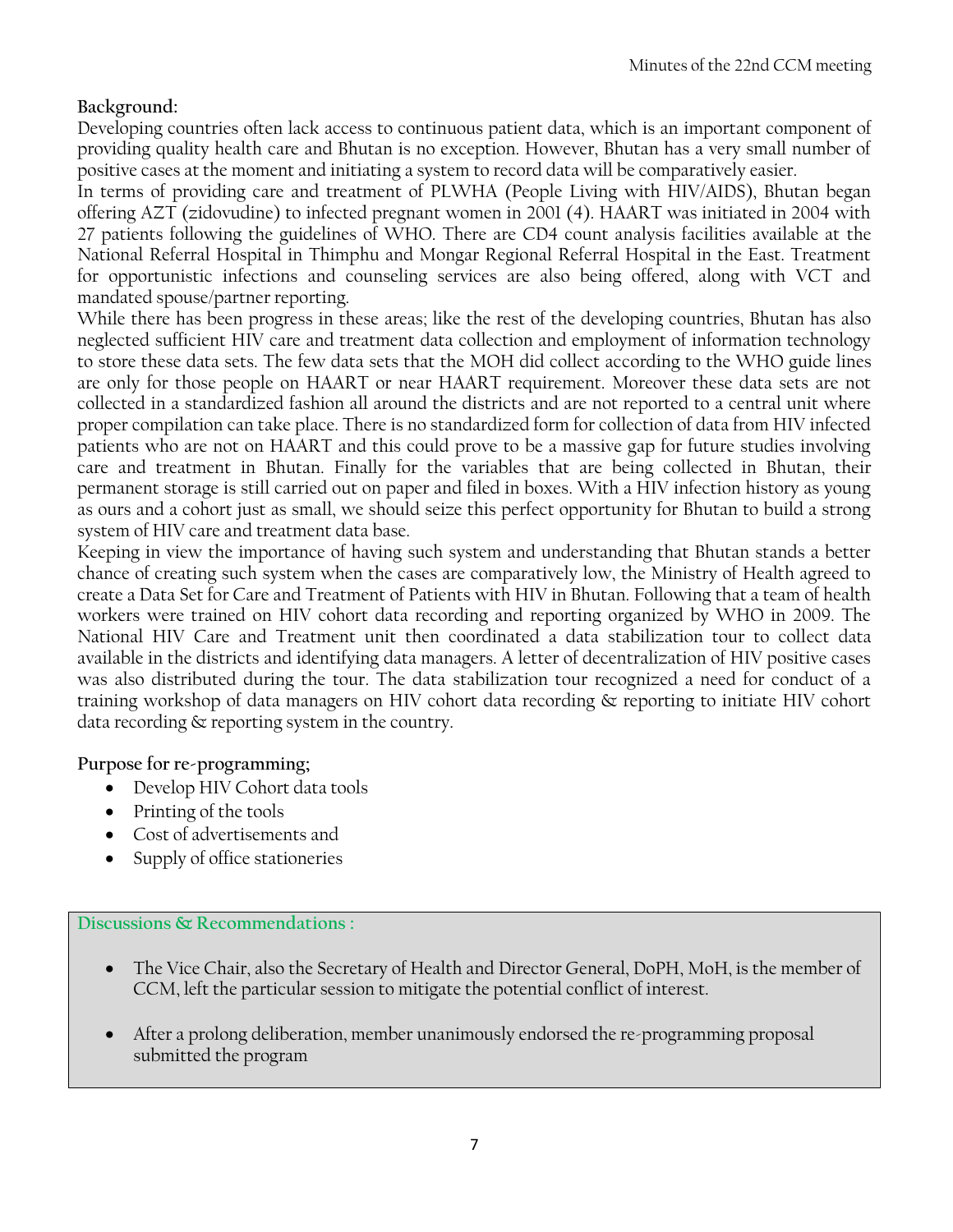### 5.1. **Any Other Business (AOB)**

Ms. Kunzang Wangmo, the Project Coordinator, introduced herself to the CCM members and presented the implementing status of SR-BCCI:

- Agreement on SR started from 1/02/2012 for a period of three years with a budget of USD 63,985
- Implementation status :
	- 2010- out of 4 activities only 2 were implemented. However, the expenditure incurred is still un-liquidated (Nu. 4,68,891.08)
	- 2011 none were implemented (4 planned) (USD 23,970)
	- 2012 5 activities planned (Jan 2013- Grant ends)
- Budget for 2012 USD 24,470 (work plan till Oct 2012)

### **Actions taken**

- Several reminders sent (formally and informally)
- Matter reported to the management, BCCI & CCM
- CCM Oversight visit
	- Letter received from BCCI, stating they want to implement the activities as planned

**Discussions & Recommendations :**

- The CCM acknowledged BCCI's for their immense contribution to reach the private sector community to fight against the disease.
- Write a management letter to BCCI to liquidate the budget within stipulated time frame (i.e. March 28, 2012), with all necessary documents in acceptable terms as per the financial rules and regulations of RGOB.
- Inform BCCI, failure to liquidate the outstanding and the commitment from the management will force PR in taking a serious action by disengaging with the organisation to implement proposed activities of Round 6

### **Closing Remarks:**

The meeting adjourned with the Chairperson thanking all the CCM members for their participation and wishes the program teams for success of the proposal submission

# <span id="page-8-0"></span>**22nd Bhutan-Country Coordinating Mechanism meeting Venue: Main Conference Hall, Ministry of Health building, Thimphu**